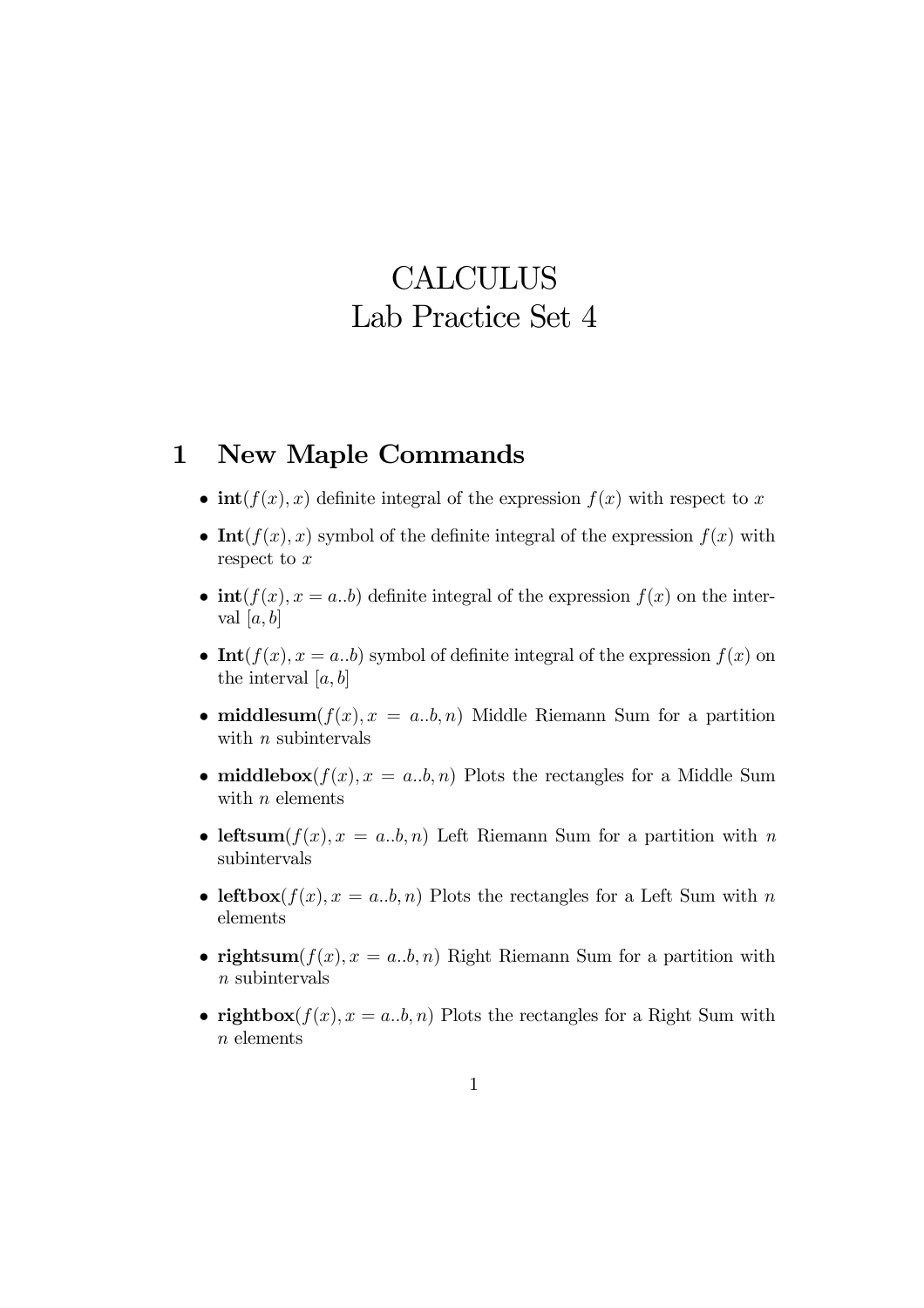- for i from n to m by k do  $\dots$  od Repeats the instructions given in  $\ldots$  for values of i from n to m by steps of size k
- assume $(k, integer)$  Limits k to integer values

## 2 Exercises

1. Consider the region enclosed by the graph of the function

$$
f(x) = x^2 + 1.
$$

and the segment of the OX -axis between  $a = 0$  and  $b = 1$ .

- (a) Dividing the OX -axis segment into  $n = 5$  subintervals of the same length, estimate the area of the given region using rectangles whose base is each one of these subintervals and their height is the value of  $f(x)$  at the mid point of the corresponding subinterval.
- (b) Repeat for  $n = 10, 20, \ldots, 50$  rectangles.
- (c) Find a general expression to estimate the area using n rectangles.
- (d) Find the limit of the above expression when n approaches  $+\infty$ .
- (e) Using your computer algebra system, check that the definite integral of  $f(x)$  on the interval [a, b] is just the above limit.
- 2. Repeat the above exercise with rectangles whose height is the value of  $f(x)$  at the left end of the subintervals.
- 3. Repeat the above exercise with rectangles whose height is the value of  $f(x)$  at the right end of the subintervals.
- 4. Repeat exercises 1, 2 and 3 for the following functions
	- (a)  $f(x) = x^3$
	- (b)  $f(x) = \sin(\pi x)$
	- (c)  $f(x) = \cos^2(\pi x)$
- 5. Comparing the results obtained in the above exercises, what type of rectangles gives the best estimation for a fixed number of rectangles?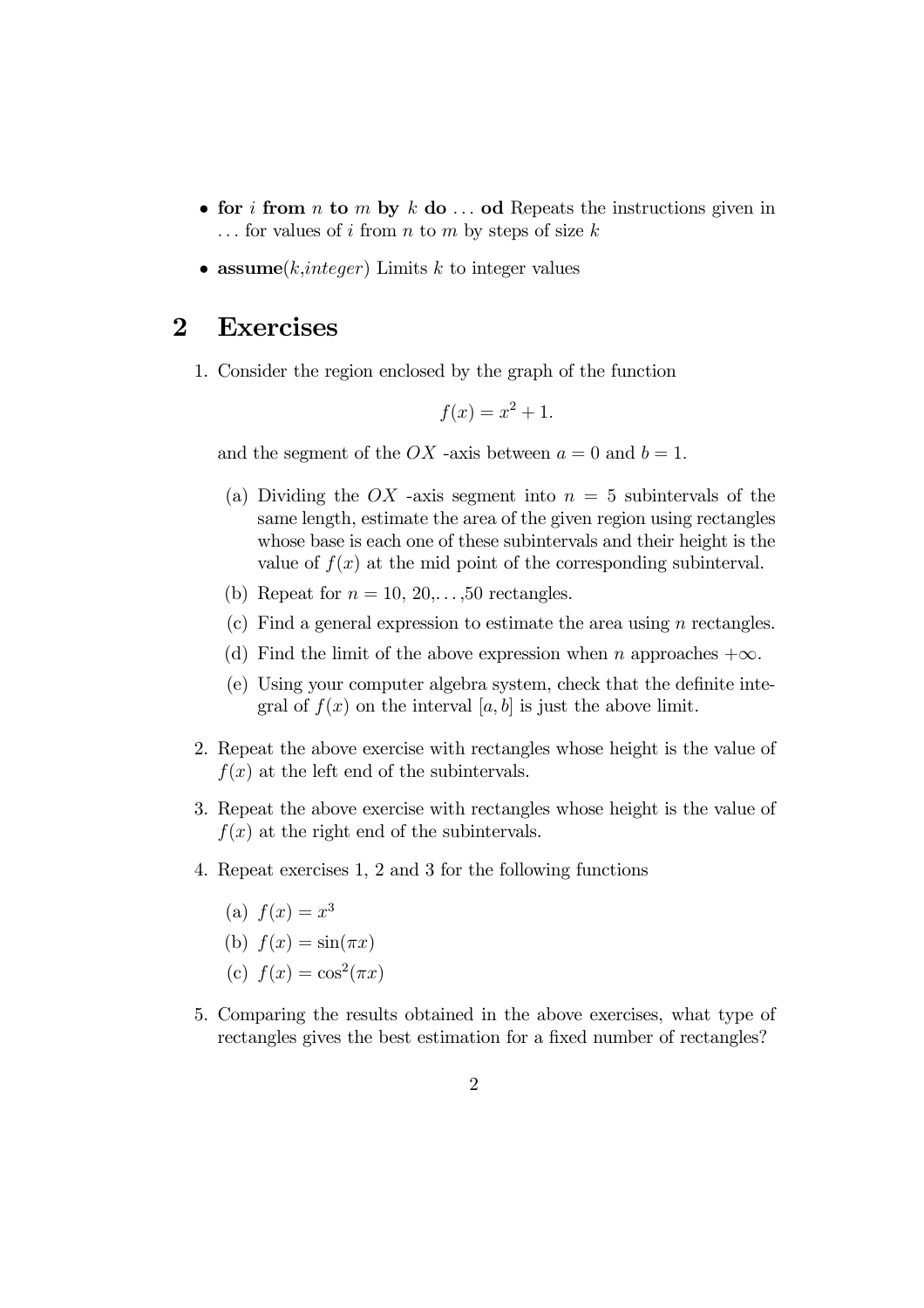6. Evaluate the following indefinite integrals. Check that the resulting function is an actual primitive by direct derivation or simplifying to zero the difference between the derivative of the resulting function and the integrand function,

(a)  $\int x^2 dx$  $\frac{x}{x^3+1} dx$ (b)  $\int x^2 dx$  $\frac{x}{x^5+1} dx$ (c)  $\int \frac{x^4 - 4x^3 + 2x^2 - 3x + 1}{x}$  $\frac{x^6 + 3x^4 + 3x^2 + 1}{x^6 + 3x^4 + 3x^2 + 1} dx$ (d)  $\int \cos^5 x \, dx$ (e)  $\int \sin(3x) \cos(5x) dx$ 

$$
\mathcal{L}^{\mathcal{L}}(\mathcal{L}^{\mathcal{L}})
$$

$$
\int \frac{1}{1 + \sin x + \cos x} \, dx
$$

(g)

(f)

$$
\int \frac{1}{x\sqrt{1+x^2}} \, dx
$$

(h)

$$
\int \frac{1}{x\sqrt{4+\ln^2 x}} \, dx
$$